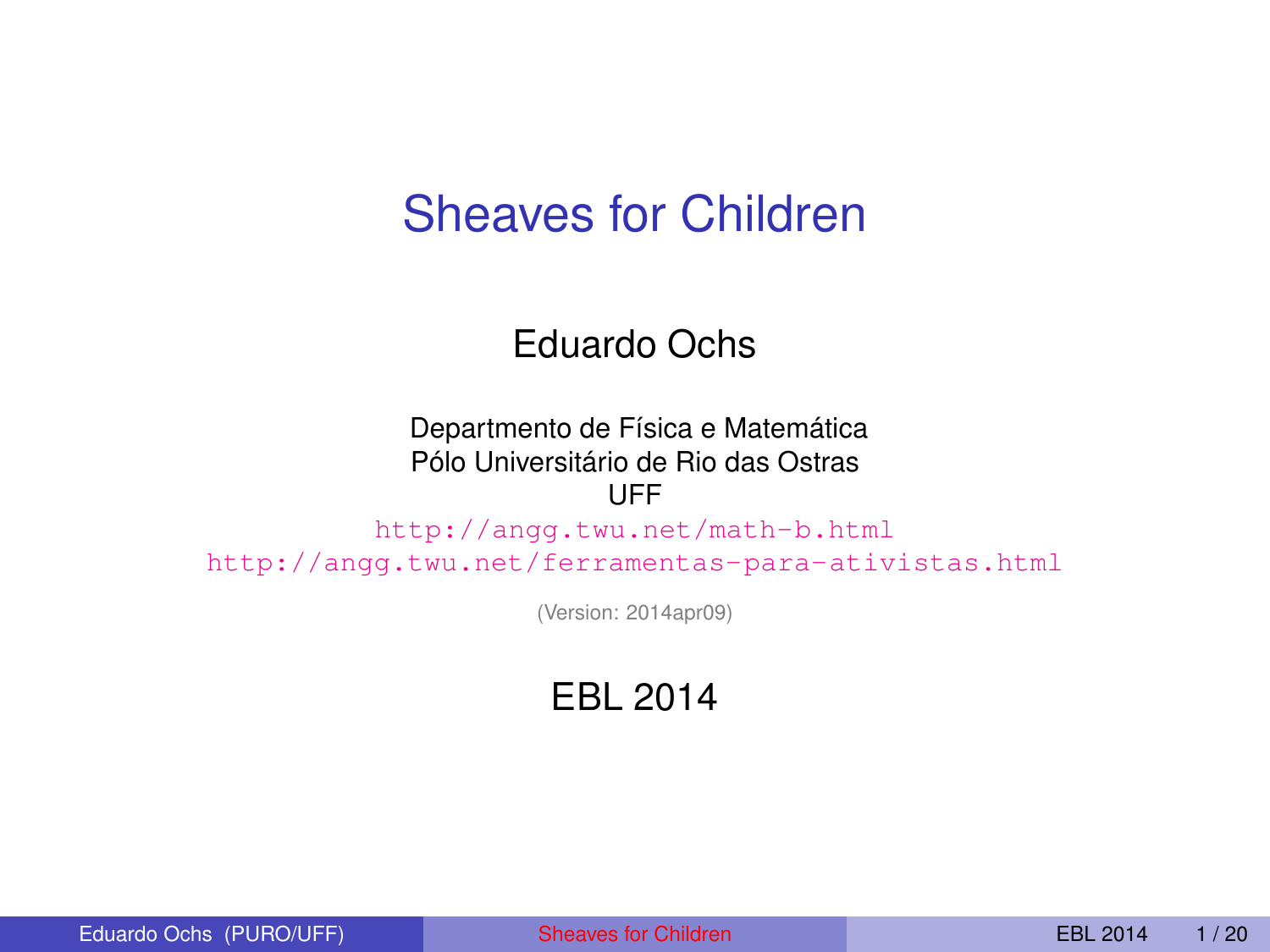#### Where sheaves stand

| | Topos Theory | | \_\_\_\_\_\_\_\_\_\_\_\_ | | Sheaves | |\_\_\_\_\_\_\_\_\_\_\_\_\_\_\_\_| |

\_\_\_\_\_\_\_\_\_\_\_\_\_\_\_\_\_\_\_\_

Category Theory | Cartesian Closed Categories, Lambda-Calculus, Intuitionistic Logic

Modal Logic (S4)

Topology

Algebraic Geometry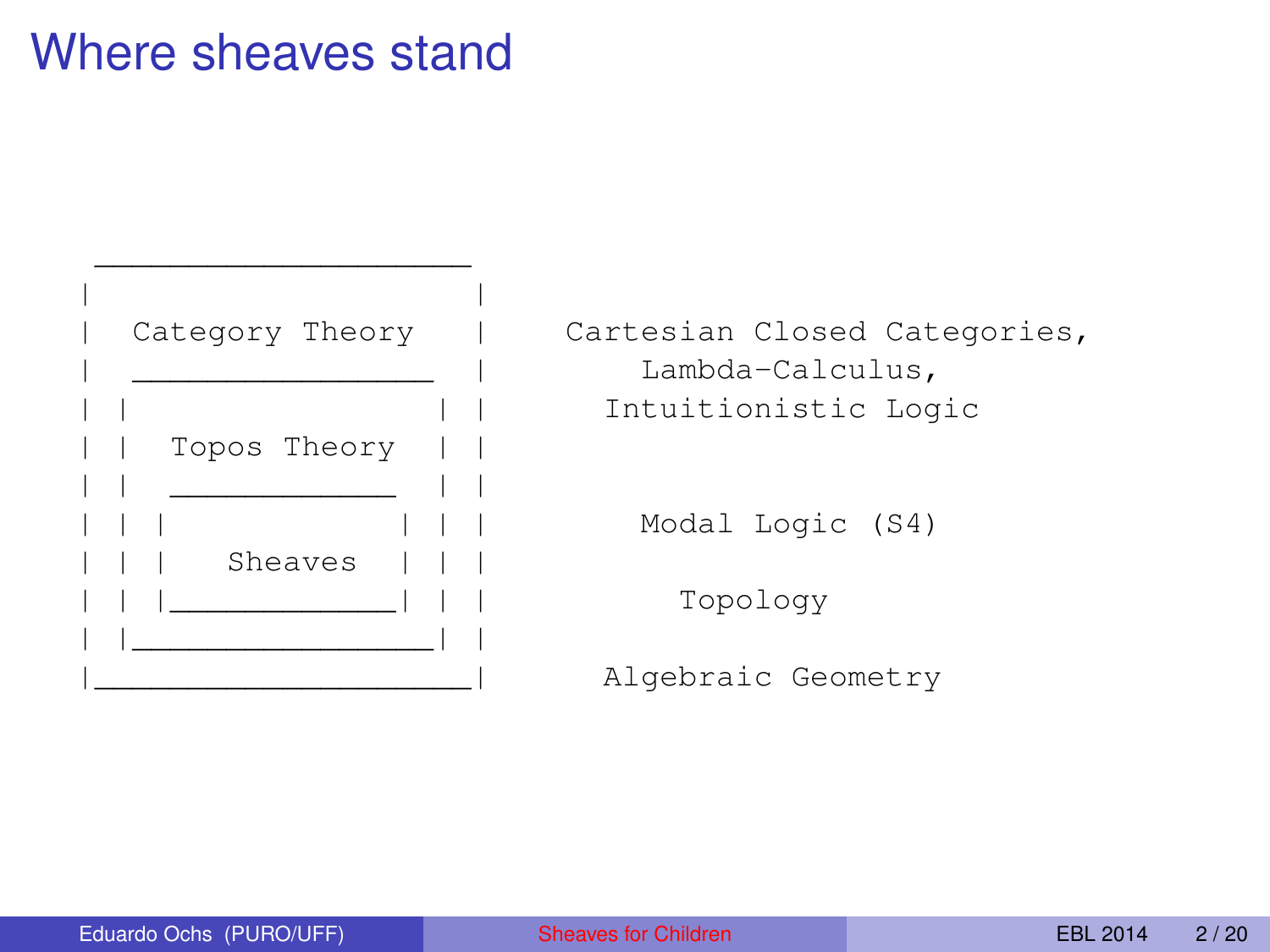# CT: Why?

Category Theory is fascinating (for some people!), but (usually) too abstract...

The right level of abstraction makes lots of proofs *almost* automatic: *proving* something in CT means *constructing* something (CT is constructive!), and all "natural" constructions are equivalent ("coherence").

More or less like this:

*Let A and B be (arbitrary) sets. Then there is an "obvious" function flip* :  $A \times B \rightarrow B \times A$ .

This *ought* to make some parts of CT *easy*!!!

(Long story... see "Internal Diagrams and Archetypal Reasoning in Category Theory")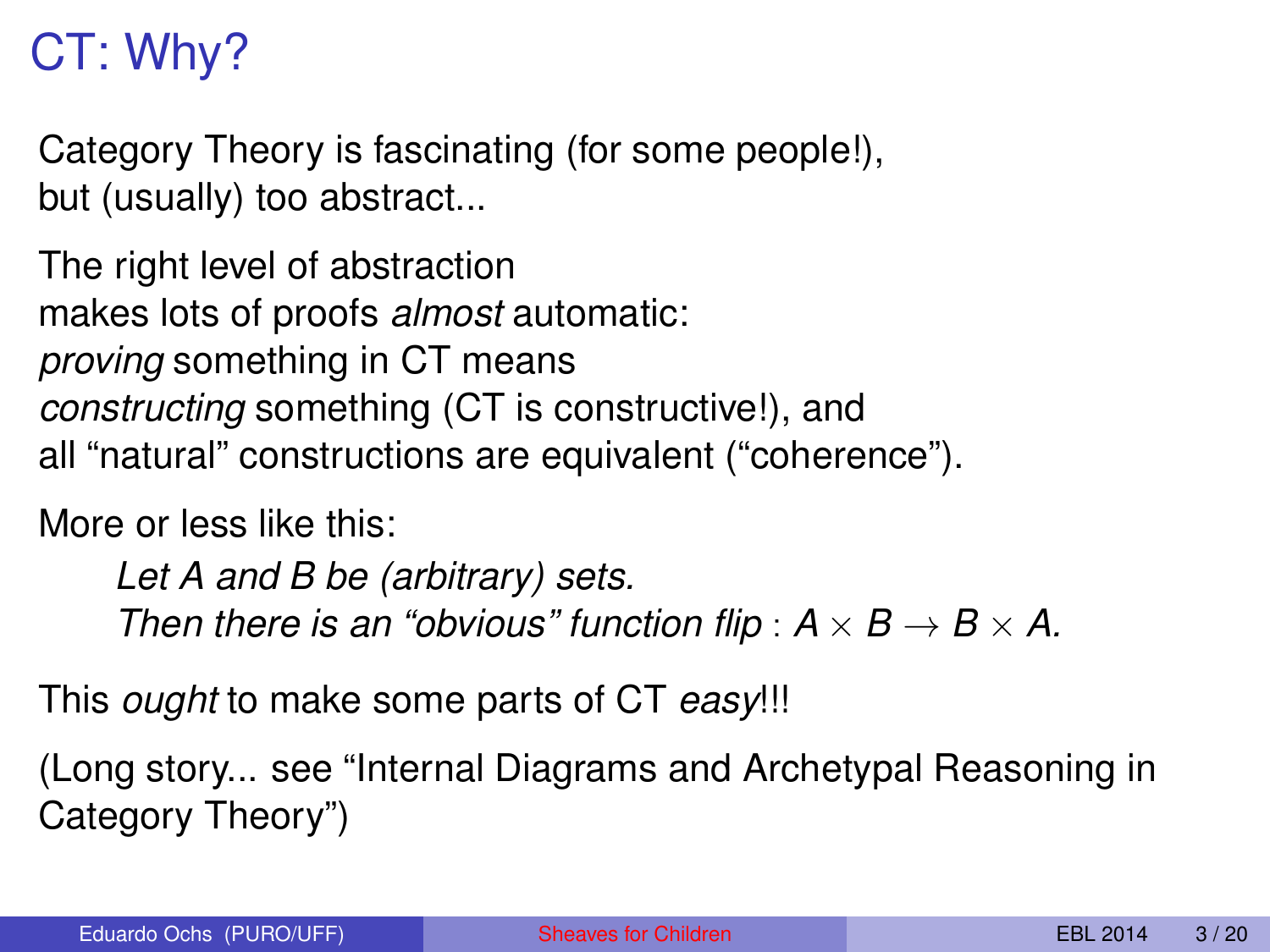# Why study CT *now*?



Public education in Brazil is being dismantled maybe we should be doing better things than studying very technical & inaccessible subjects with no research grants -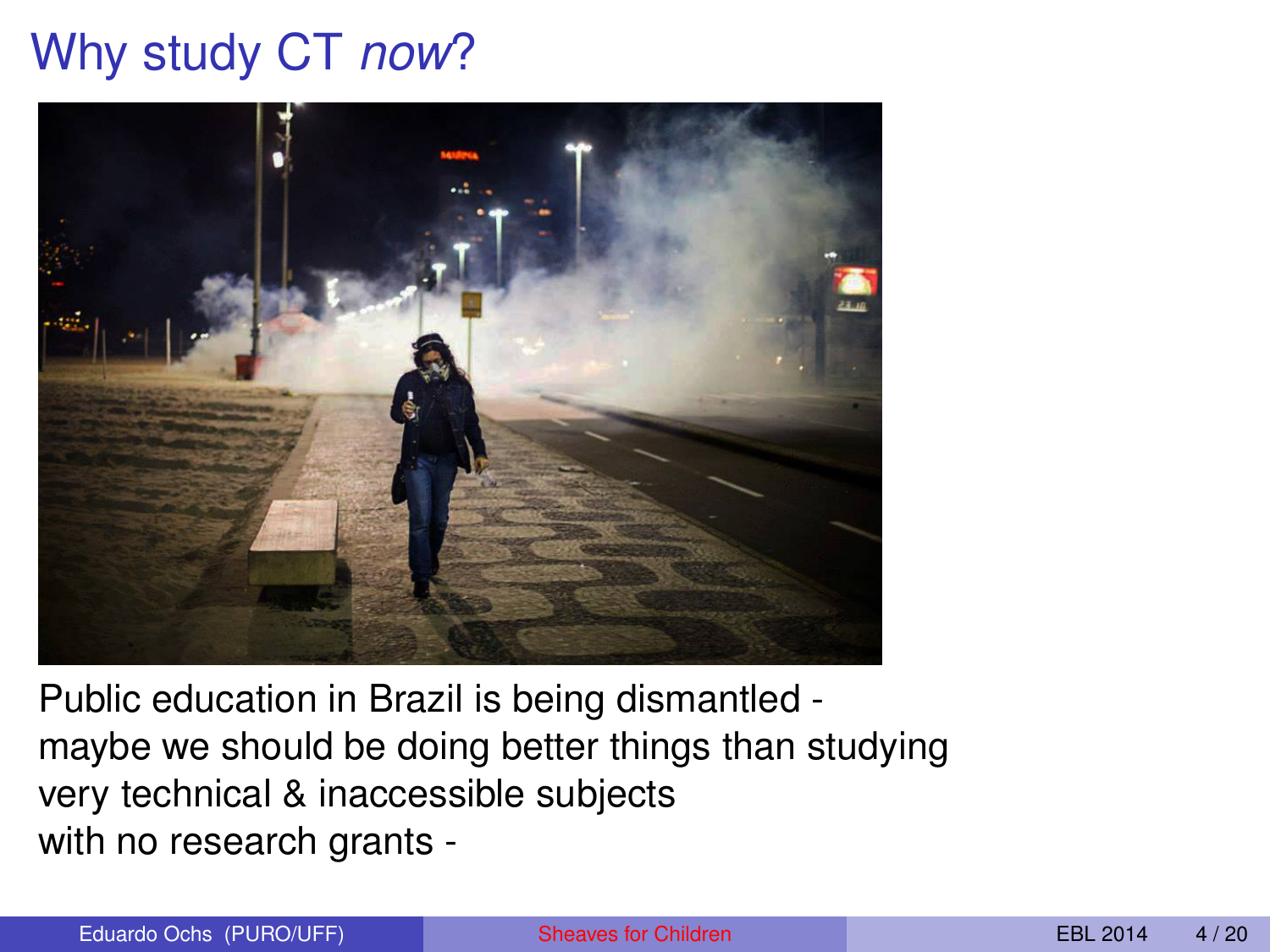## Category theory should be more accessible

Most texts about CT are for specialists in research universities... *Category theory should be more accessible.*

To whom?...

- Non-specialists (in research universities)
- Grad students (in research universities)
- Undergrads (in research universities)
- **Non-specialists (in conferences where we have to be quick)**
- Undergrads (e.g., in CompSci in teaching colleges) ("Children")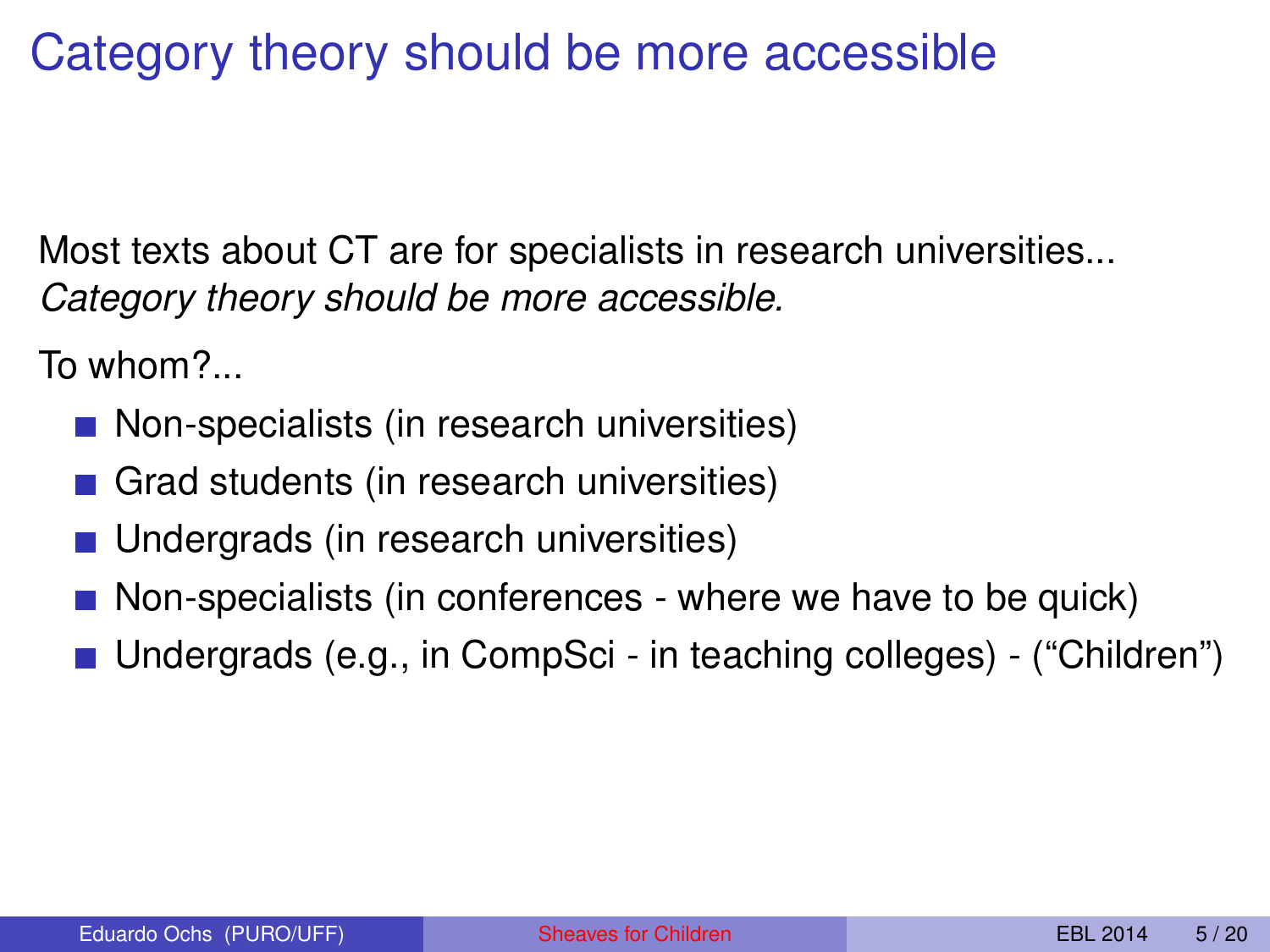### ZSets

Take a finite, non-empty subset of  $\mathbb{N}^2;$ 

translate it lowerleftwards as most as possible in  $\mathbb{N}^2,$ until you get something that touches both axes.

Subsets of  $\mathbb{N}^2$  obtained in this way are said to be "well-positioned", and we call them *ZSets*.

We can use a positional notation with bullets to denote our favourite ZSets (unambiguously!)...

| V∣Vee                   | $\left\{ \left(0,1\right),\left(2,1\right),\left(1,0\right)\right\}$                                                      |
|-------------------------|---------------------------------------------------------------------------------------------------------------------------|
| $\left  K \right $ Kite | $\left  \begin{array}{c} \bullet \\ \bullet \\ \bullet \end{array} \right $ {(1,3), (0,2), (2,2), (1,1), (1,0)}           |
|                         | $H$ House $\begin{array}{ c c c c }\hline H&\text{House} & \text{if (1,2), (0,2), (2,2), (0,1), (2,1)}\hline \end{array}$ |

↑ Some of my favorite ZSets note that they have both short, one-letter names and long, pronounceable names.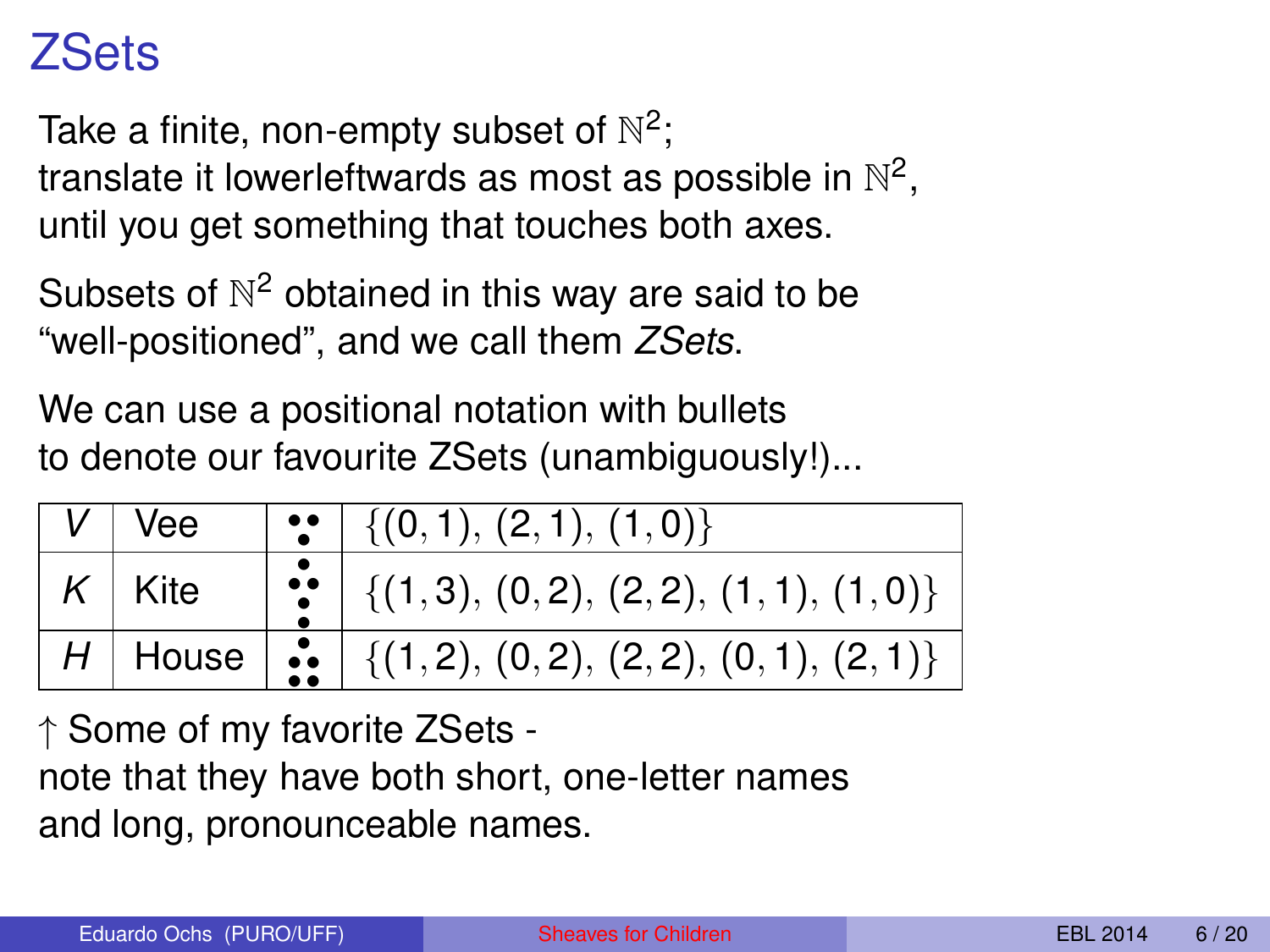#### ZDAGs

An arrow between points of  $\mathbb{N}^2$  that goes one unit down and 0/1/-1 units horizontally is called a *black pawn's move*.

Take a ZSet, *D*, and draw all possible black pawns moves between its points; this gives us a set of arrows, BPM(*D*), that turns *D*, a ZSet, into a directed, acyclical, graph, D, in a canonical way:  $\mathbb{D} = (D, \text{BPM}(D)).$ 

Note the change of font!!!:  $D \rightarrow \mathbb{D}$ 

Example:

*K* = • • • • • = (1, 3) (0, 2) (2, 2) (0, 1) (0, 0) K = (1, 3) (0, 2) (2, 2) (0, 1) (0, 0) . & & . ↓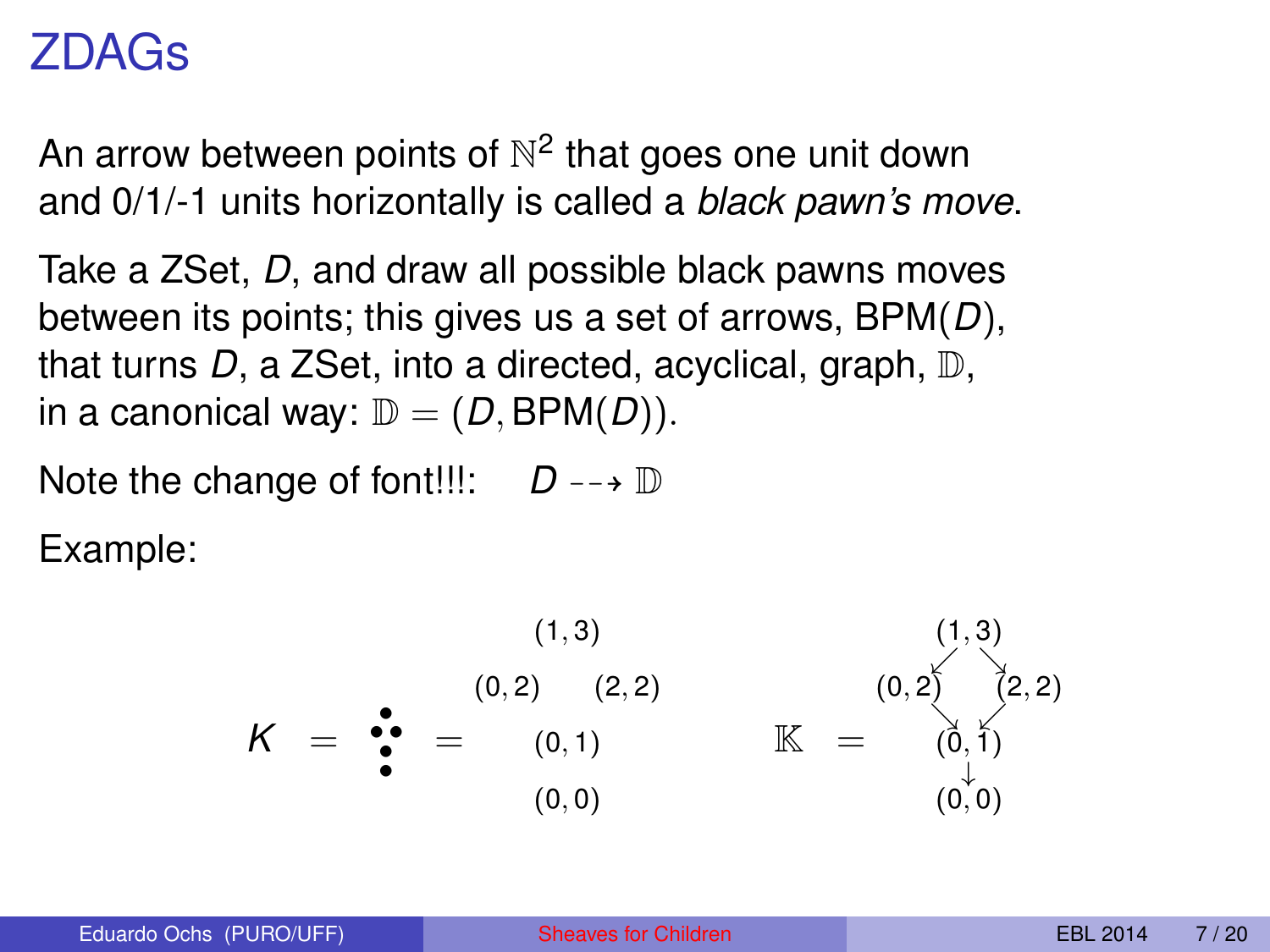### Truth-values

#### A function from a ZSet *D* to {0, 1} is a *modal truth-value*.

The positional notation gives us a way to write modal truth-values very compactly, and the points on a ZSet have a natural order - the "reading order", in which we read them line by line, left to right in each line.

This gives us a way to *read aloud* modal truth-values and to list all modal truth-values in order.

$$
b \begin{matrix} a & 0 \\ b & 1 \\ c & 0 \end{matrix} = P \qquad (* \text{Kite 00110}^n)
$$

Notation:  $\mathcal{P}(\mathbb{D})$  is the set of modal truth-values on  $\mathbb D$ We use " $\mathcal{P}(\mathbb{D})$ " because  $\smallint_{0}^{0}$ 1 "is"  $\lbrace c,d \rbrace$  ( $\subset$   $K)$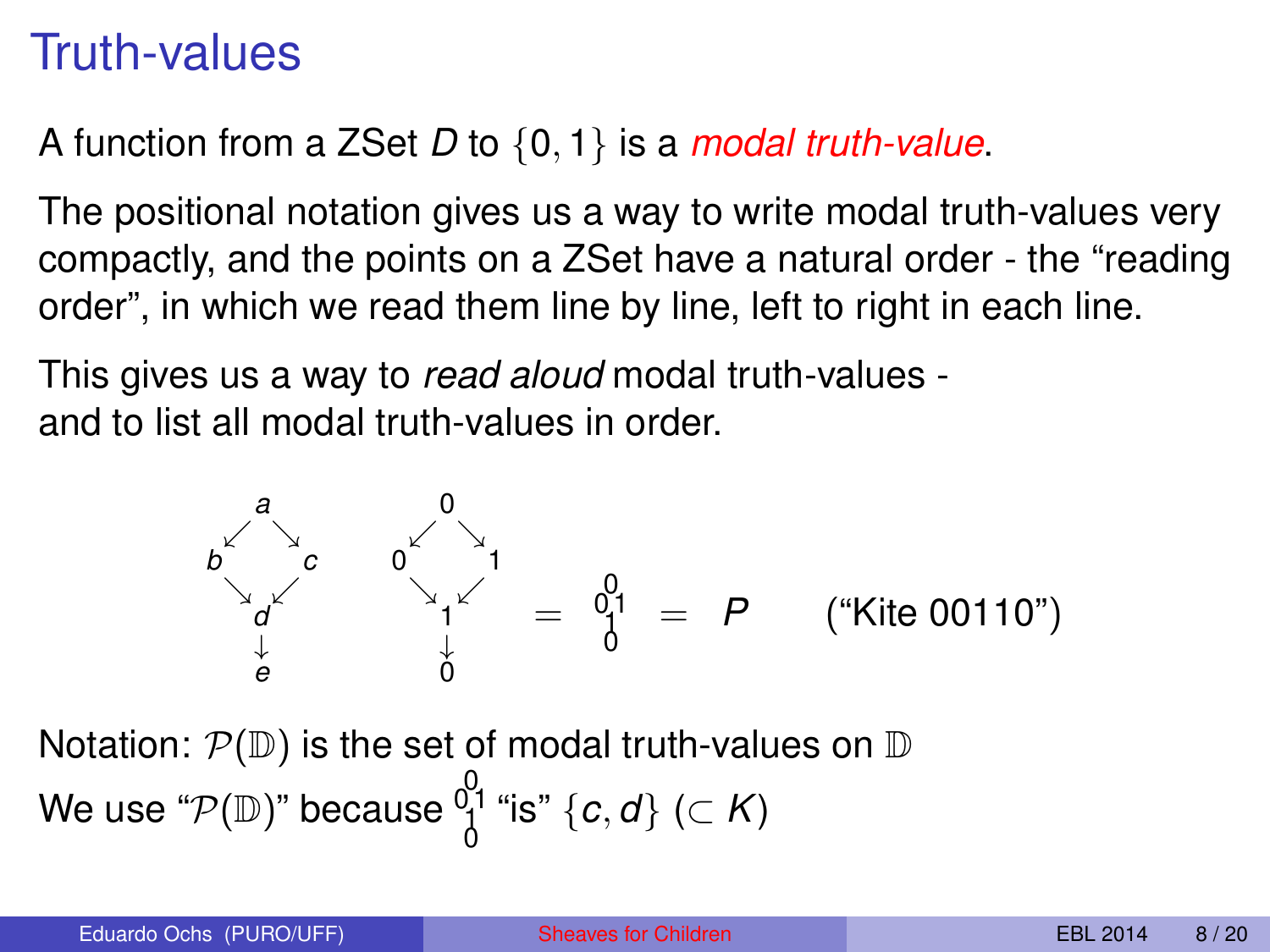## Intuitionistic truth-values



Now consider that each 1 in *P* is covered with (wet) black paint. Then *P* ("Kite 00110") is not *stable*, because the paint of the 1 in position *d* will flow down into the 0 of position *e*, and paint it black.

*Stable* modal truth-values are called *intuitionistic truth-values*.

Notation: ↓*P* is *P* after letting the black paint flow down. Example:  $\downarrow_0^{0,1} = \begin{bmatrix} 0 & 0 \\ 1 & 1 \end{bmatrix}$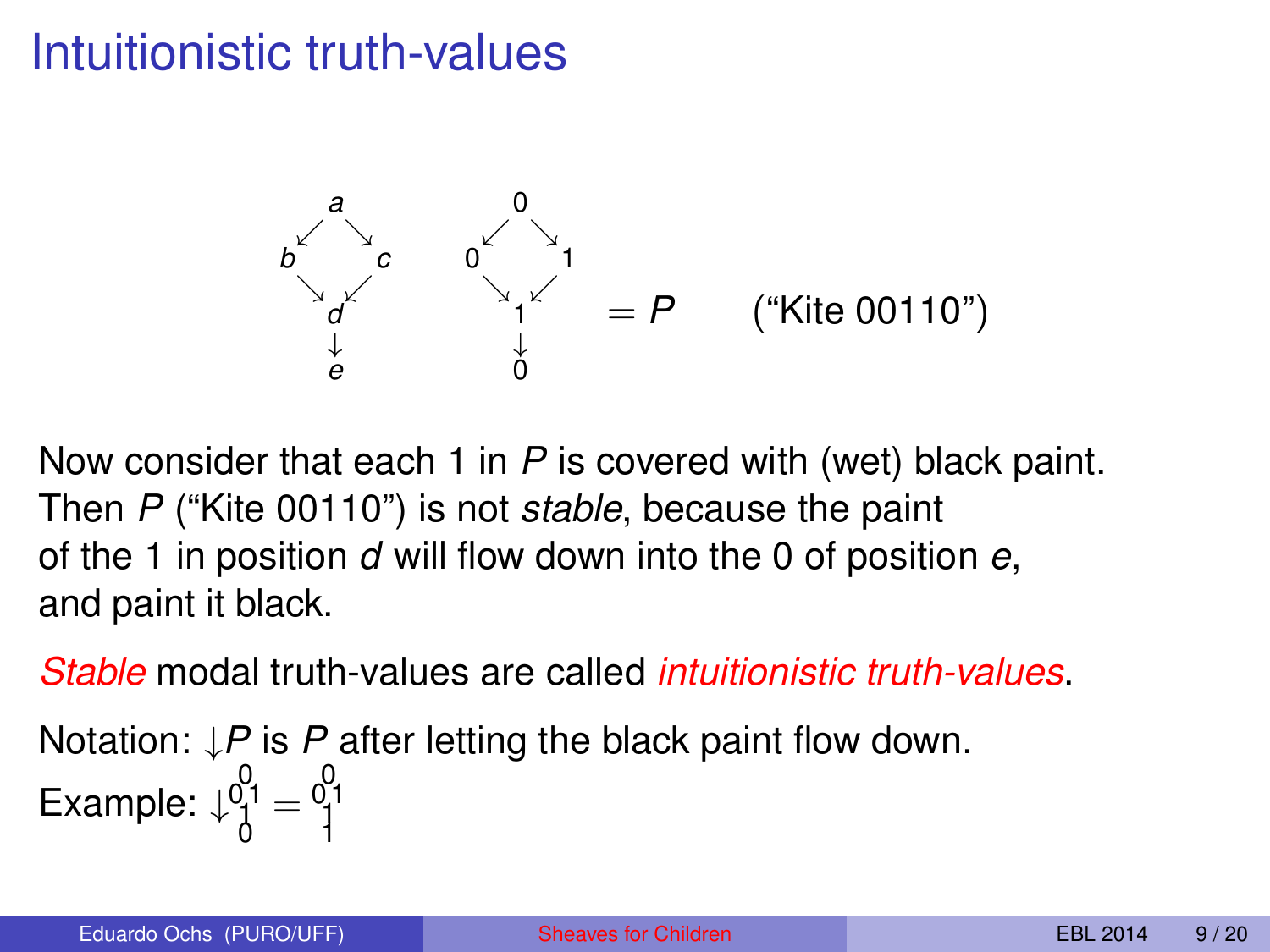## The order topology

$$
\downarrow^{0,1}_0=\begin{smallmatrix}0\\1\\1\end{smallmatrix}
$$

Notation:  $\mathcal{P}(\mathbb{D})$  is the set of modal truth-values on  $\mathbb D$ Notation:  $\mathcal{O}(\mathbb{D})$  is the set of intuitionistic truth-values on  $\mathbb D$ 

$$
\downarrow: \mathcal{P}(\mathbb{D}) \to \mathcal{O}(\mathbb{D})
$$

The topology O(D) is the *order topology* an arrow  $\alpha \rightarrow \beta$  in  $\mathbb D$  means that if an open set contains  $\alpha$  it has to contain  $\beta$  too.

(Order topologies are Alexandroff.)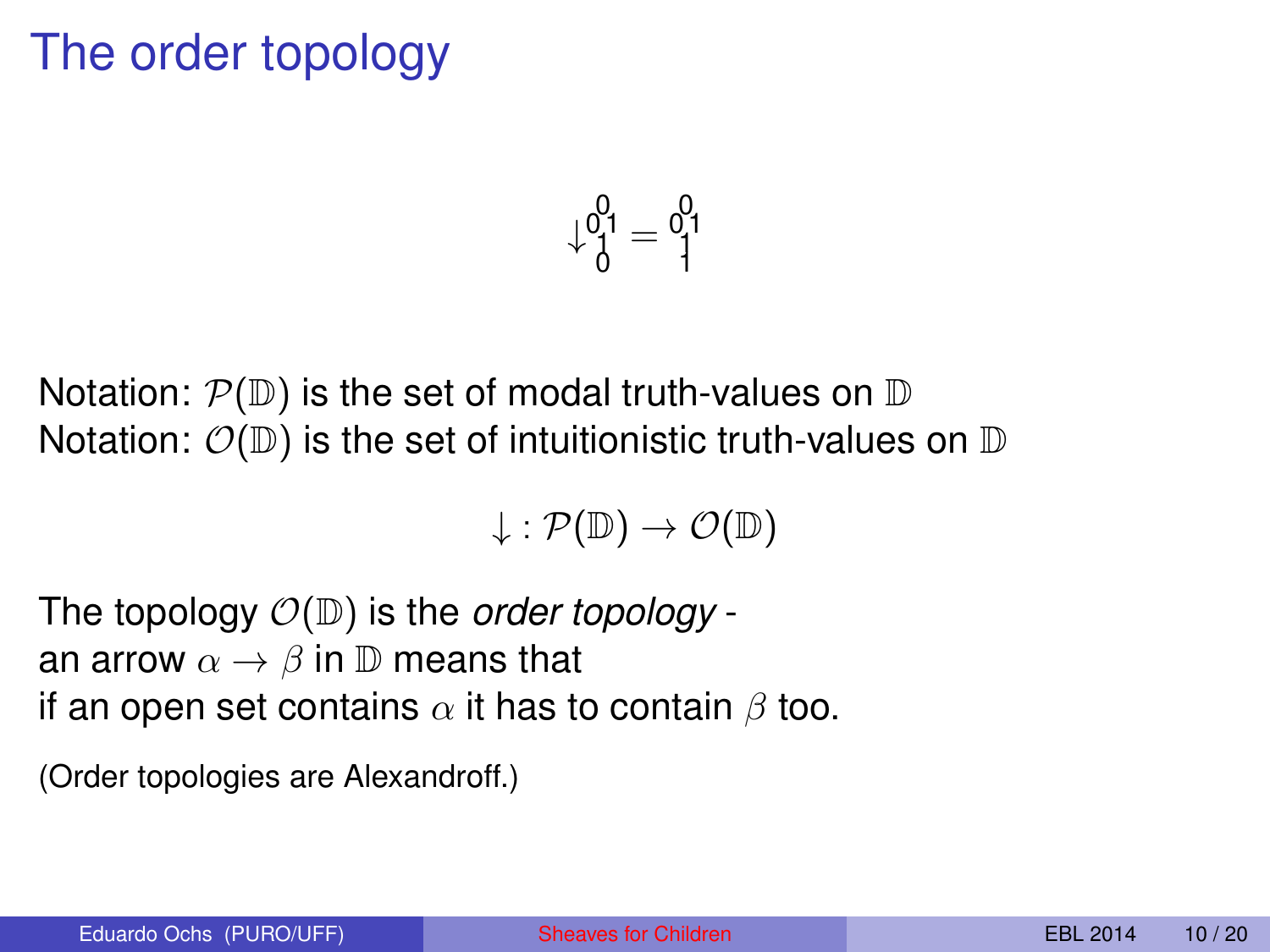# Priming

Amazing fact: very often  $\mathcal{O}(\mathbb{D})$  can be represented as a ZDAG too!  $\mathcal{O}(\mathbb{D})$  has a natural order:

$$
P\rightarrow Q\text{ means }P\leq Q,\,P\subseteq Q,\,P\vdash Q,
$$

and  $\top = \frac{1}{1}$  ("Top") is the terminal of the category...

But if we draw  $\mathcal{O}(\mathbb{D})^{\mathsf{op}}$  instead of  $\mathcal{O}(\mathbb{D})$ we can see clearly how  $\mathbb{D}\hookrightarrow \mathcal{O}(\mathbb{D})^{\mathsf{op}}$ :



Note that  $\downarrow$ *ab* =  $\downarrow$ {*a*, *b*} =  $\downarrow$ <sup>1</sup><sub>0</sub><sup>1</sup> = <sup>1</sup><sub>1</sub><sup>1</sup>. Def:  $\mathbb{D}' = \mathcal{O}(\mathbb{D})^{\text{op}}$ .  $\mathbb{V}' \cong \mathbb{K}$  - and, by abuse of language,  $\mathbb{V}' = \mathbb{K}$ .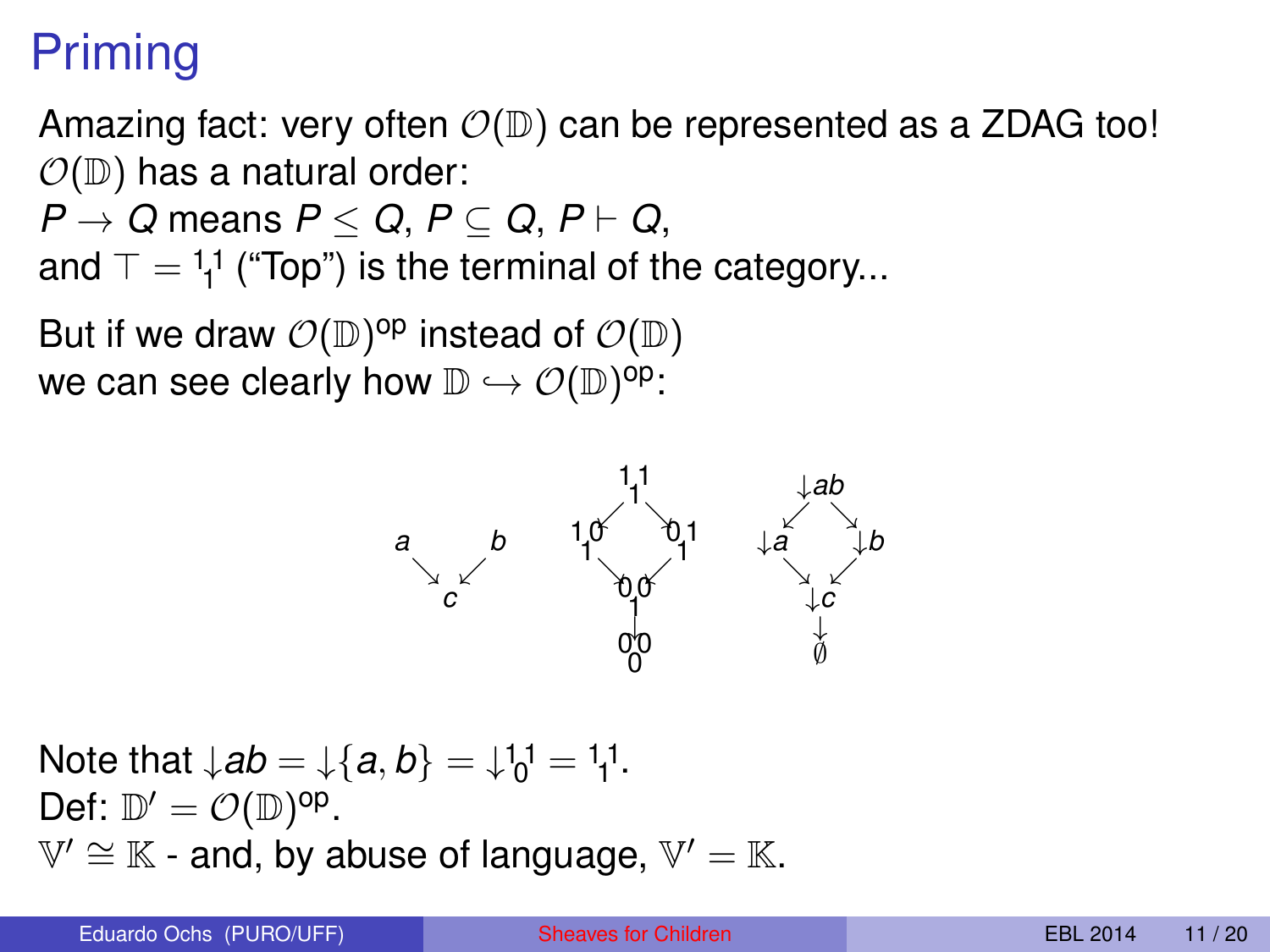# **Unpriming**

If  $\mathbb{C}' = \mathbb{D}$  can we recover  $\mathbb{C}$  from  $\mathbb{D}$ ? Better: if  $D$  is a ZDAG that is a Heyting algebra can we find a  $\mathbb{C} \subset \mathbb{D}$  such that  $\mathbb{C}' = \mathbb{D}$ ? Can we use that to determine quickly whether an arbitrary  $D$  is a Heyting algebra? Yes, yes, & yes!

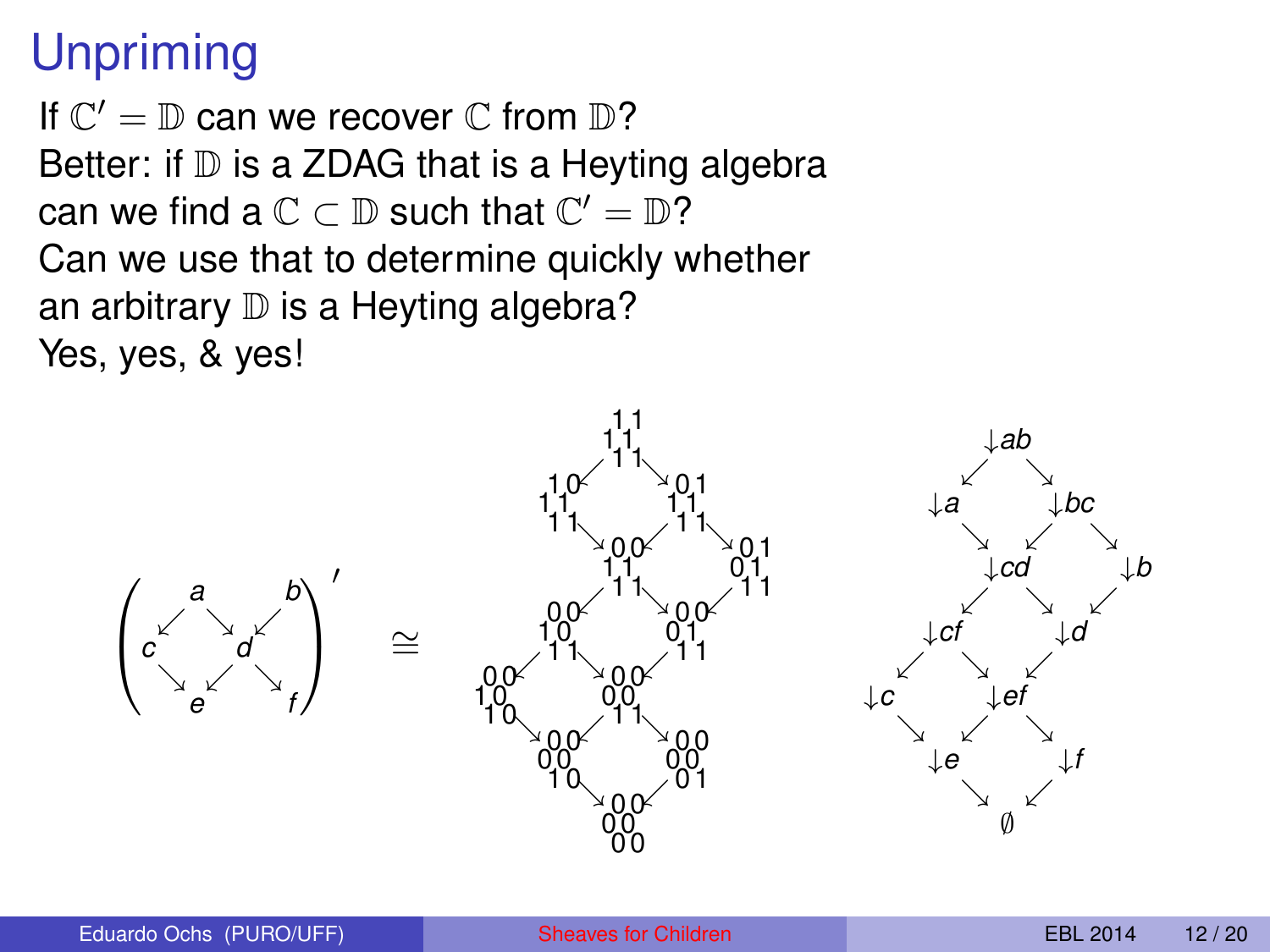## Priming: theorems

We say that  $\mathbb D$  is *3-thin* when •••  $\not\subset \mathbb D$ . We say that  $\mathbb D$  is *square-thin* when  $\mathbf{\hat{}}$  :  $\neq \mathbb D$ . We say that  $D$  is *thin* when it is both 3-thin and square-thin. Fact: if  $D$  is 3-thin then  $D'$  is a ZDAG. Fact: if  $D$  is thin then  $D'$  is a thin ZDAG.

Fact: every topology - whether planar or not - is a Heyting algebra - i.e., we can interpret  $T, F, \wedge, \vee, \rightarrow, \neg$  on it, and every  $\mathbb{D}'$  is a topology...

Priming gives us LOTS of Heyting algebras, and lots of *planar* Heyting algebras!

*Topological* sheaves are defined on diagrams like  $\mathbb{D} \hookrightarrow \mathbb{D}' \hookrightarrow \mathbb{D}''$ .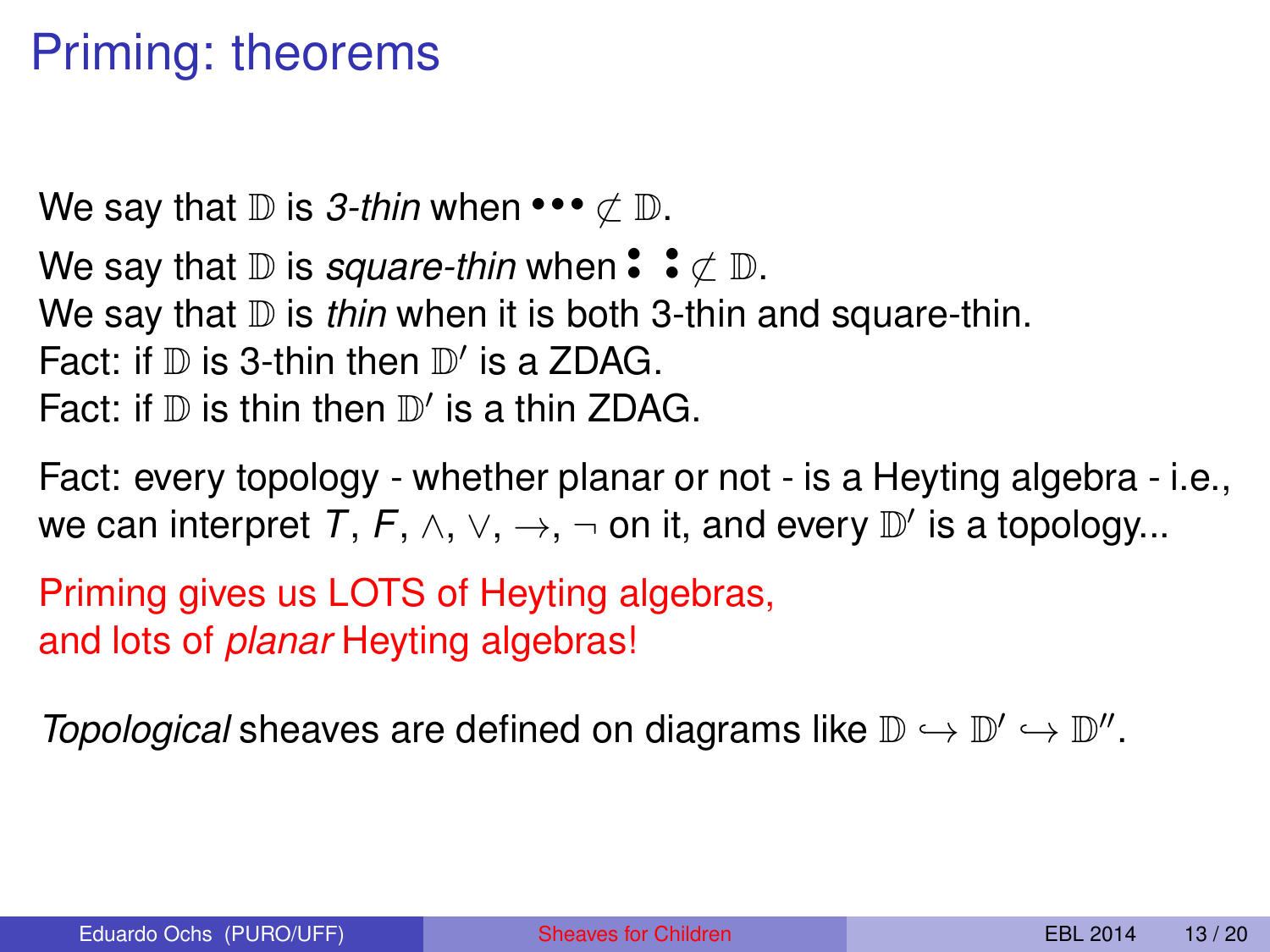# Glueing locally-defined functions

Let *U* be  $(-\infty, 1)$ and *V* be  $(0, \infty)$ ... Consider these open sets in R,



and the sheaf *C* of  $\mathcal{C}^{\infty}$  functions from them to R.

Upward arrows are *inclusions* (of an open set into another). Downward arrows are *restrictions* (of domains).

Two functions  $f_{U}$  and  $f_{V}$  are *compatible* if their restrictions to *U* ∩ *V* coincide.

Each compatible family  $\{f_U, f_V\}$  in C has a unique glueing  $f_X$ . Generalize that, and you get the definition of *sheafness*.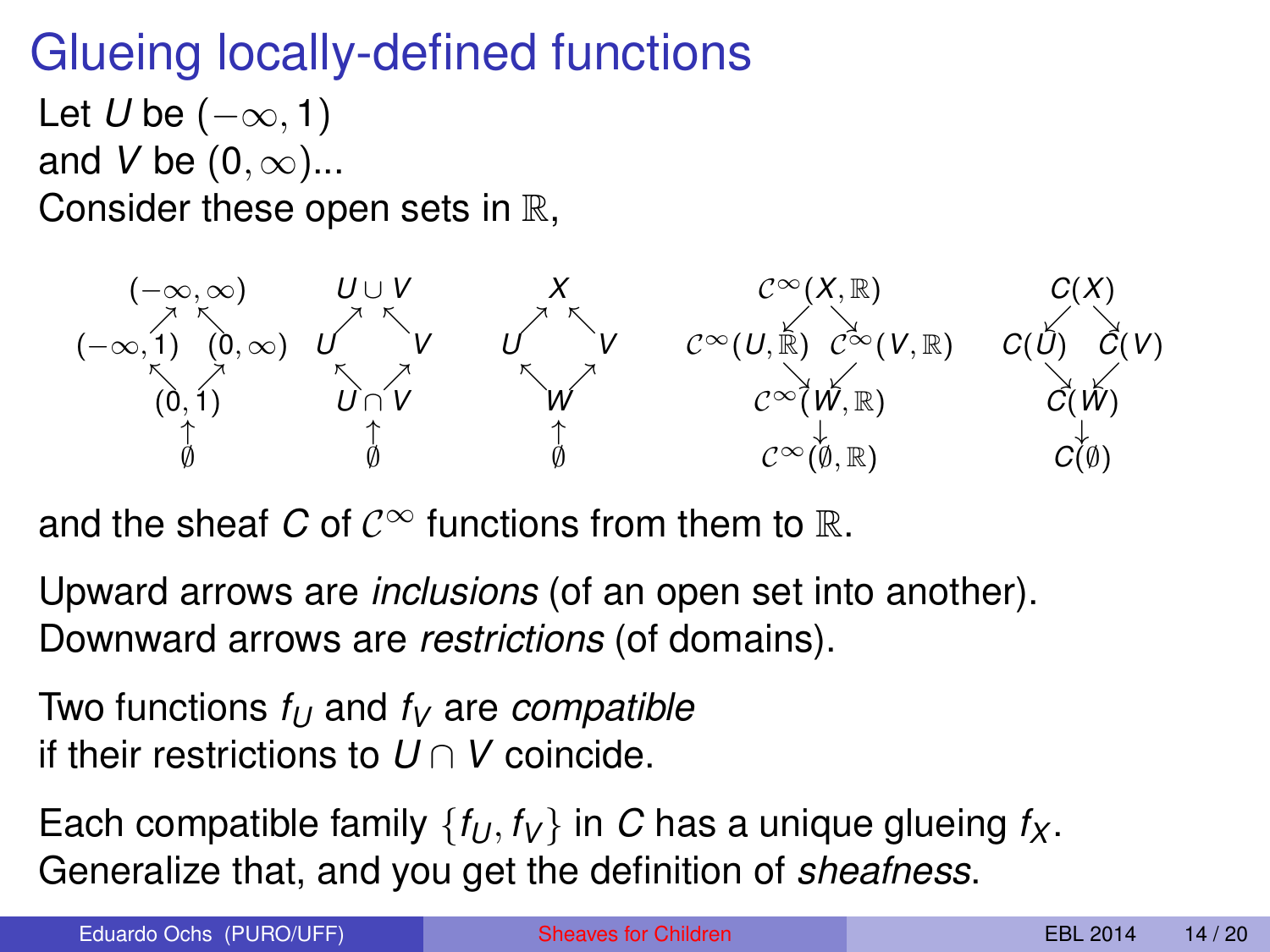#### **Sheafness**

A compatible family  $\{f_U, f_V\}$  is defined on  $\{U, V\} = \begin{bmatrix} 0 \\ 1 \\ 0 \end{bmatrix}$ and it can be extended, using the restriction maps  $\rho_{IW}$  :  $FU \rightarrow FW$ etc,

to a downward-closed compatible family  $\{f_U, f_V, f_W, f_{\phi}\}\$ defined on  $\{U, V, W, \emptyset\} = \begin{cases} 0 & \text{if } 0 & \text{if } 0 & \text{if } 0 & \text{if } 0 \end{cases}$ 

The "unique glueing"  $f_X$  of  $\{f_U, f_V\}$  can be extended to a downward-closed compatible family  $\{f_X, f_U, f_V, f_W, f_{\phi}\},\$ defined on  $\{X, U, V, W, \emptyset\} = \frac{1}{1}^{1}$ .

The restriction

$$
\{f_X,f_U,f_V,f_W,f_{\emptyset}\} \ \stackrel{\rho}{\mapsto} \ \{f_U,f_V,f_W,f_{\emptyset}\}
$$

is trivial to define sheafness means that maps like these are bijections.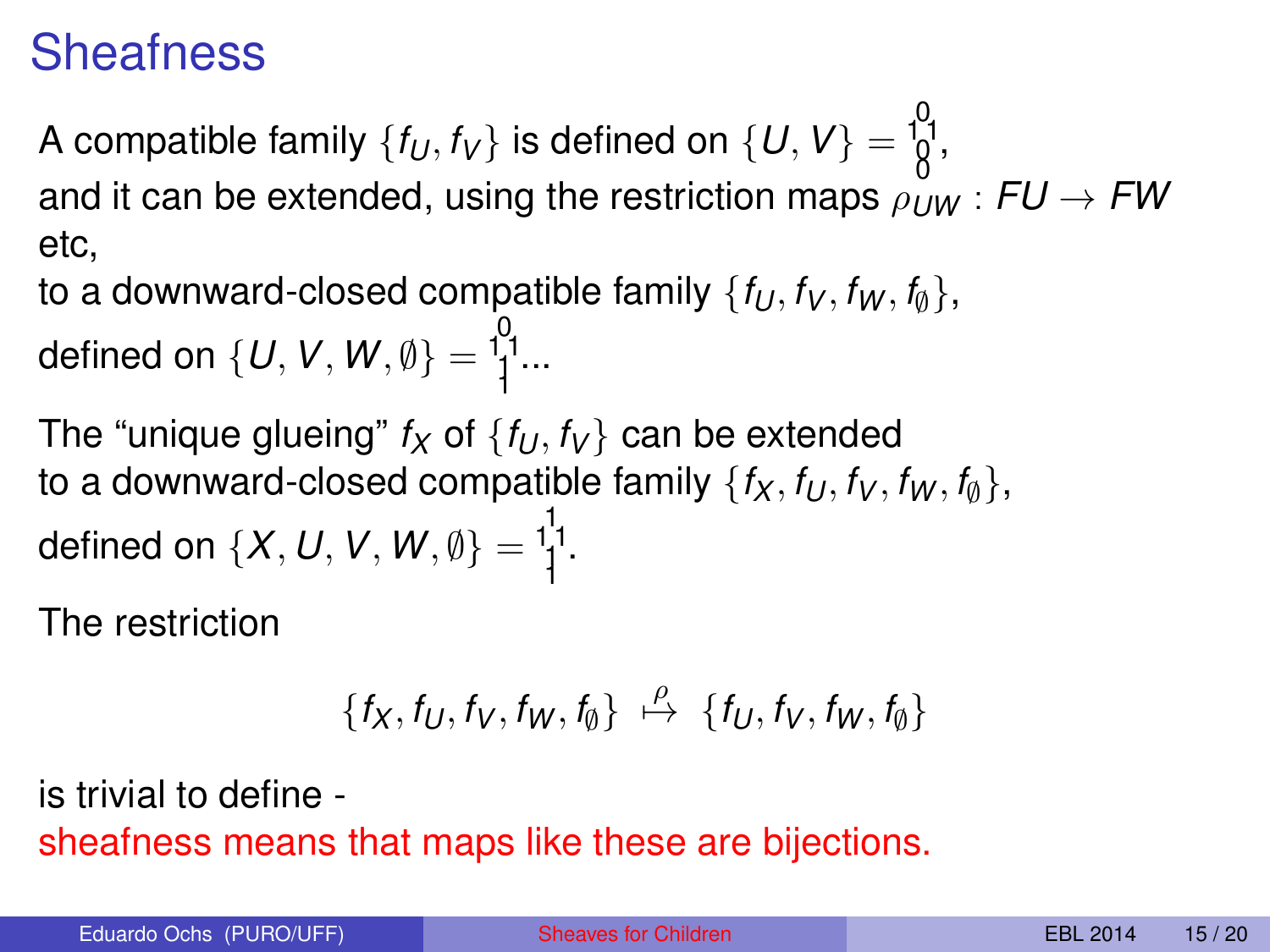## Topological sheafness

A closure operator:

$$
\sqcup \{U,V,W,\emptyset\} = \{X,U,V,W,\emptyset\}
$$

it takes the union  $U \cup V \cup W \cup \emptyset = X$ and then all subsets of that. It acts on  $\mathbb{V}''$ :  $\Box$ :::'''  $\rightarrow$ :'''

$$
\sqcup\substack{1\\1\\1}^0=\substack{1\\1\\1}
$$

Which elements of  $\mathbb{V}''$  are stable by  $\sqcup$ ? Only  $\downarrow$  {  $U, V$ } $\mapsto$   $\downarrow$  { $X$ } ( $\frac{1}{1}$ <sup>1</sup> $\mapsto$   $\frac{1}{1}$ <sup>1</sup>) and Ø $\mapsto$  {Ø} ( $\frac{0}{9}$  $\mapsto$   $\frac{0}{9}$  $\uparrow$ ) are *not* stable by  $\sqcup$ .

The stable elements of  $\mathbb{V}''$  are these:  $\begin{bmatrix} 1 \\ 1 \\ 1 \end{bmatrix}$ 

0 These diagrams of stable elements are what we need to define sheaves "in general".

Eduardo Ochs (PURO/UFF) [Sheaves for Children](#page-0-0) EBL 2014 16 / 20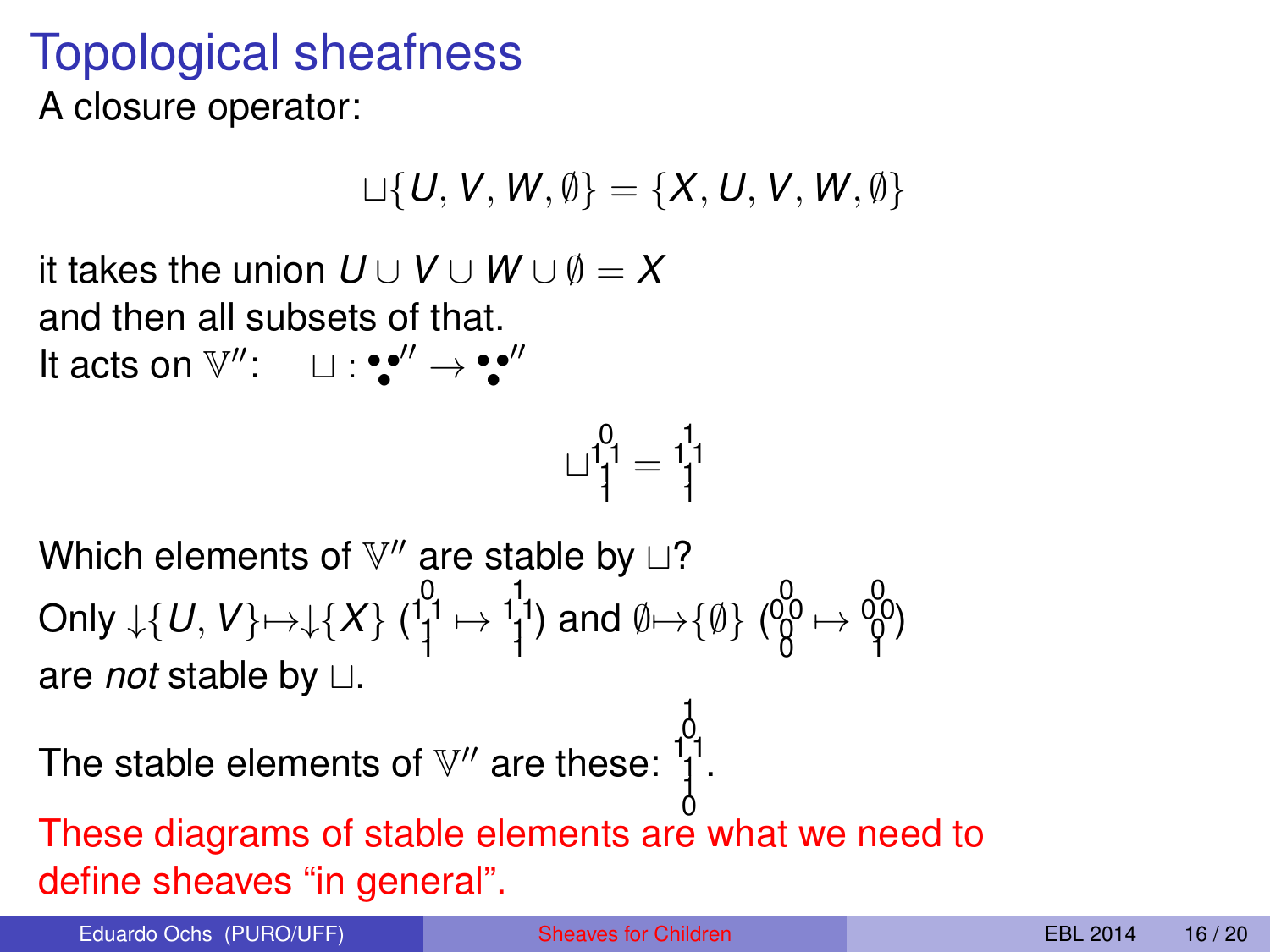# The evil presheaf

A presheaf  $\mathsf F$  in  $\mathsf{Set}^{{\mathcal{O}}(\mathbb{V})^{\mathsf{op}}}$ is simply a functor  $F: \mathcal{O}(\mathbb{V})^{\mathsf{op}} \to \mathsf{Set}.$ 



The evil presheaf  $E: \mathcal{O}(\mathbb{V})^{\mathsf{op}} \to \mathsf{Set}$ , above, fails to be in a sheaf in two ways: the compatible family  $\{e_U, e_V\}$  has two different glueings, the compatible family  $\{e_{U},e_{V}^{\prime}\}$  doesn't have a glueing.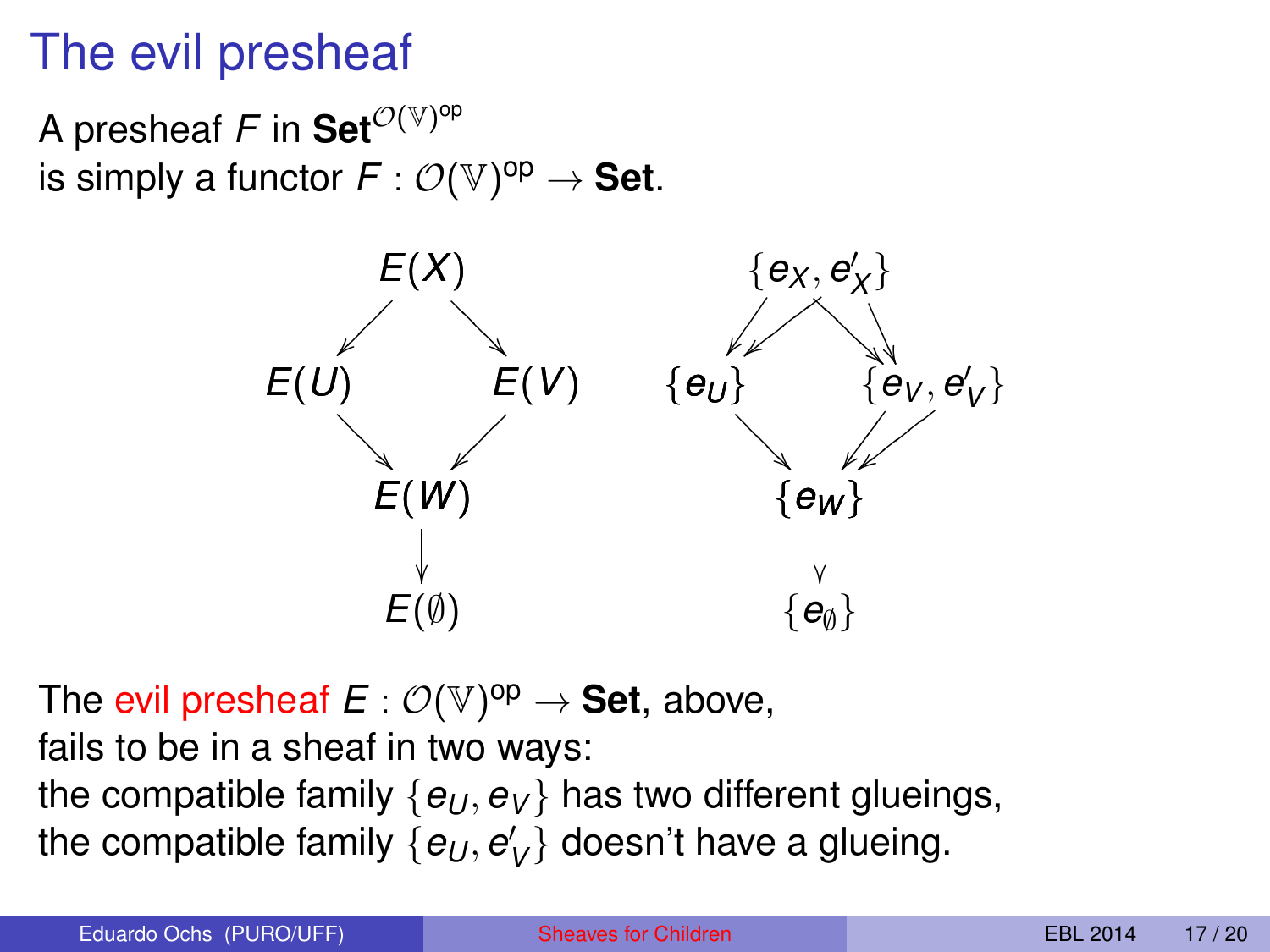## Dual operations

Due to we being in a finite / planar / etc case, several interesting operations have duals (adjoints):

- In finite DAGs the transitive-reflexive closure  $(A, R) \rightarrow (A, R^*)$ has an adjoint that keeps only the "essential arrows" of the graph;
- The "let the paint flow down" operation  $\downarrow^{0}_{0}^{0}_{1} = \frac{0}{1}^{0}$ 
	- has an adjoint  $0_1^0$   $\mapsto \begin{matrix} 0\ 1\end{matrix}$  that returns the "generators"of an open set;
- Each closure operator like  $U \mapsto \cup U$  has an adjoint that returns the smallest equivalent cover...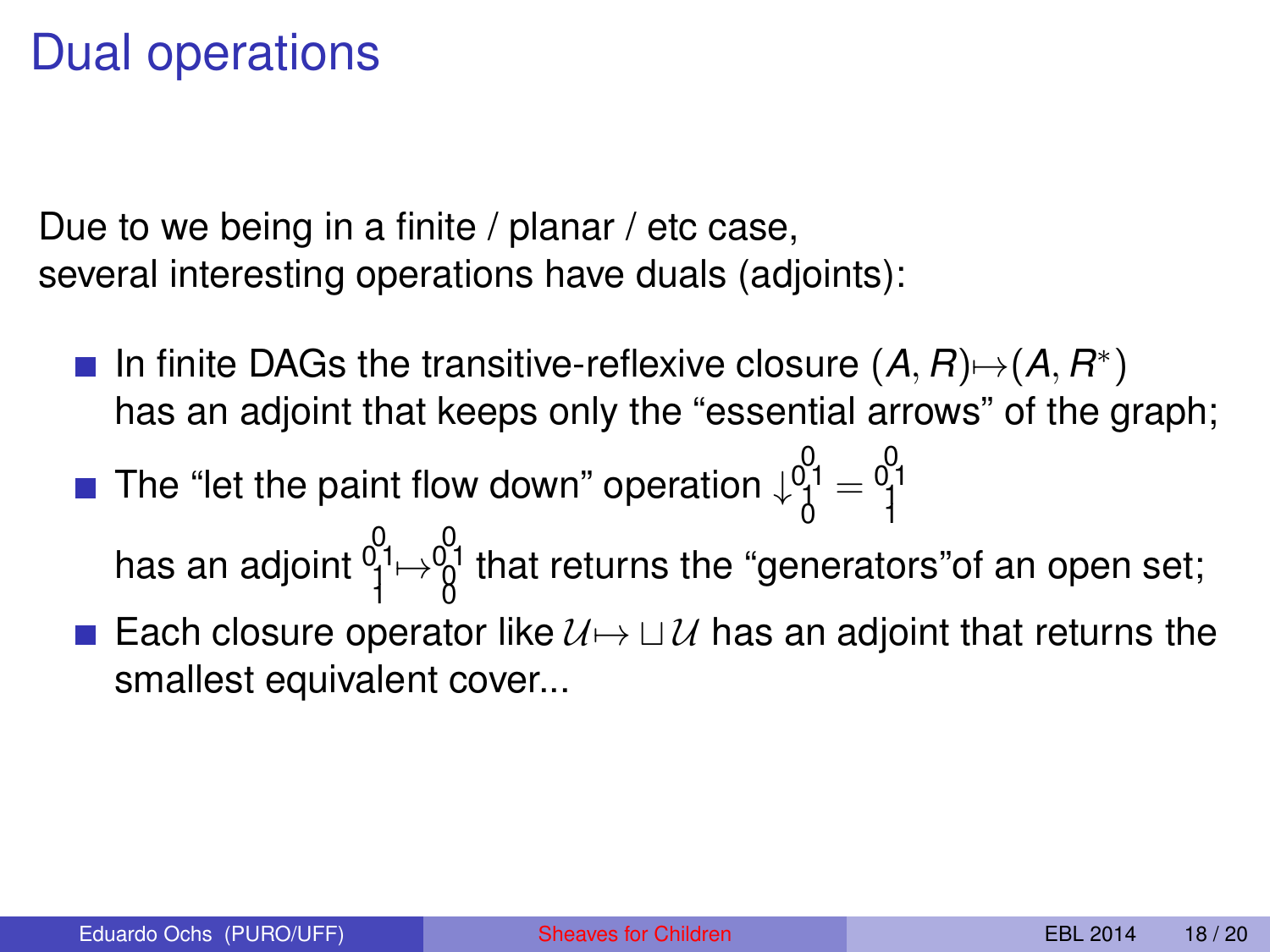Where are the theorems? Not here! Why???

Because this is "for children" -

we are focusing on the tools to let people check particular cases... and this *complements* [Bell 1988] and my IDARCT paper, that explains how to do theorems and archetypal cases in parallel

Slightly more advanced things:

- CCCs and Heyting Algebras;  $( \land Q ) \dashv (Q \rightarrow )$
- presheaves of the form **Set**<sup>D</sup> as toposes
- $\blacksquare$  the classifier object of a Set<sup> $\mathbb D$ </sup>
- **other modalities (besides**  $\Box$ **) in a Set**<sup>D</sup>
- all logical properties of modalities follow from three axioms
- operations on the lattice of modalities
- **■** forcing
- sheafification
- $\blacksquare$  geometric morphisms between toposes I need help here  $=(\blacksquare)$